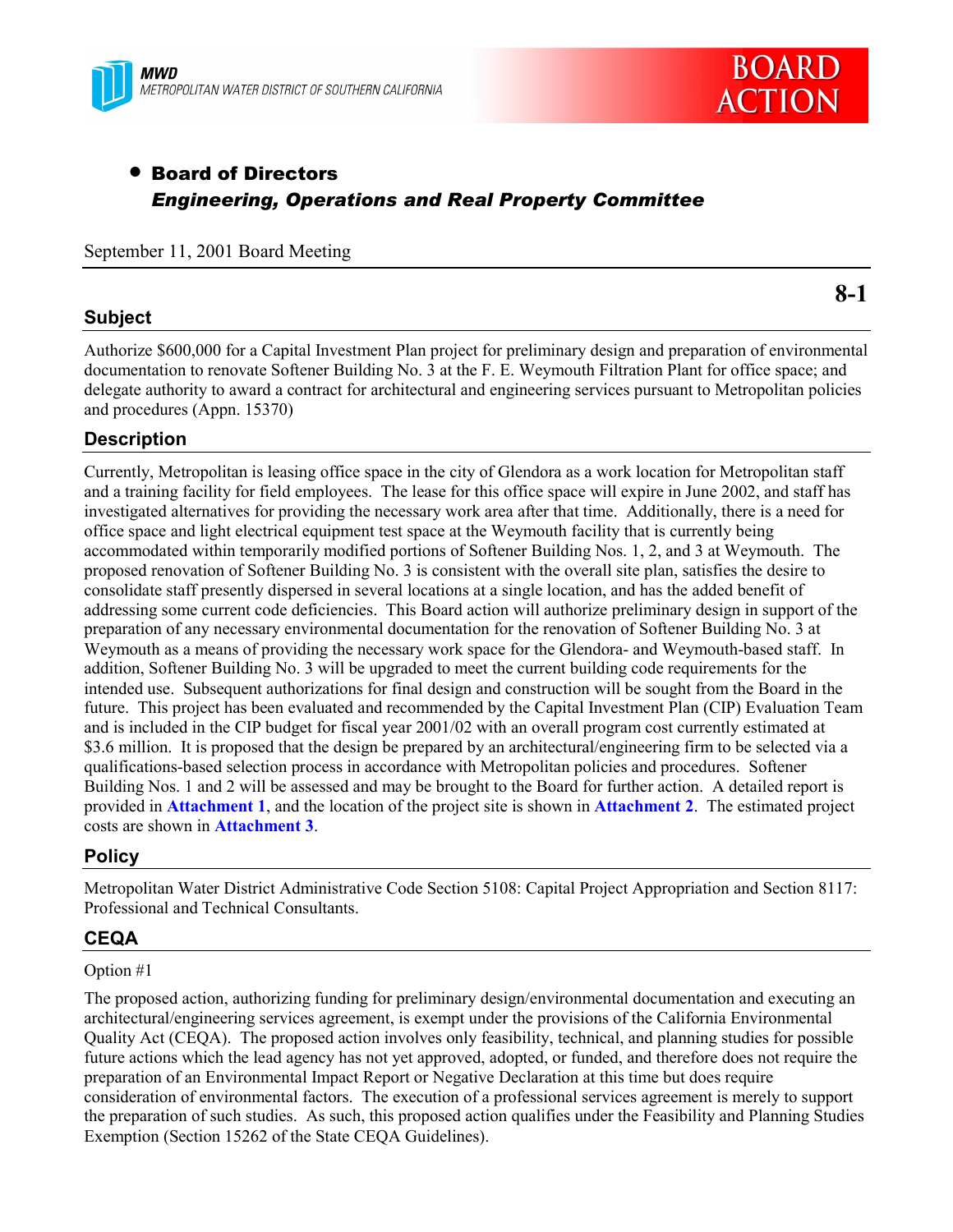The CEQA determination for Option #1 is: Determine that the proposed action is exempt per Section 15262 of the State CEQA Guidelines.

Option #3

The proposed action to investigate the construction of a new office building does not constitute a project as defined by CEQA (Section 15378(b) of the State CEQA Guidelines). In addition, where it can be seen with certainty that there is no possibility that the activity in question may have a significant effect on the environment, the activity is not subject to CEQA (Section 15061(b)(3) of the State CEQA Guidelines).

The CEQA determination for Option #3 is: Determine that the proposed direction given to staff is not subject to CEQA per Sections 15061(b)(3) and 15378(b) of the State CEQA Guidelines.

## **Board Options/Fiscal Impacts**

#### **Option #1**

Adopt the CEQA determination and

- a. Appropriate \$600,000 and authorize performing preliminary design and preparing any necessary environmental documentation required for the renovation of the existing Softener Building No. 3 at the Weymouth facility; and
- b. Authorize the Chief Executive Officer to award a contract for architectural/engineering services in an amount not to exceed \$400,000. The consultant will be selected with a qualifications-based process in accordance with appropriate Metropolitan policy.

**Fiscal Impact:** \$600,000 of budgeted CIP funds under new Appropriation 15370.

#### **Option #2**

Continue to lease off-site office space to accommodate staff currently occupying the Glendora facility. This option may result in Metropolitan incurring additional costs for renewing the existing lease or for relocating and leasing new off-site office space, as the current lease will expire in June 2002. Additionally, Metropolitan would need to investigate building code system upgrades and seismic strengthening of Softener Building Nos. 1, 2, and 3 at Weymouth.

**Fiscal Impact:** Increased costs.

#### **Option #3**

Adopt the CEQA determination and direct staff to investigate the construction of a new office building to house staff from the Glendora facility, the softener buildings, and the temporary trailers. This option is anticipated to be more expensive than renovating Softener Building No. 3 at Weymouth. Costs could increase further if the office space was developed off-site and land acquisition costs were incurred. **Fiscal Impact:** Increased costs.

## **Staff Recommendation**

Option #1

lono, Vokugn-Schreder 8/13/2001 *for Roy L. Wolfe Date*

*Manager, Corporate Resources*

8/23/2001 *Date*

*Ronald R. Gastelum Chief Executive Officer*

**Attachment 1 - Detailed Report Attachment 2 - Location Map Attachment 3 - Financial Statement** BLA #1088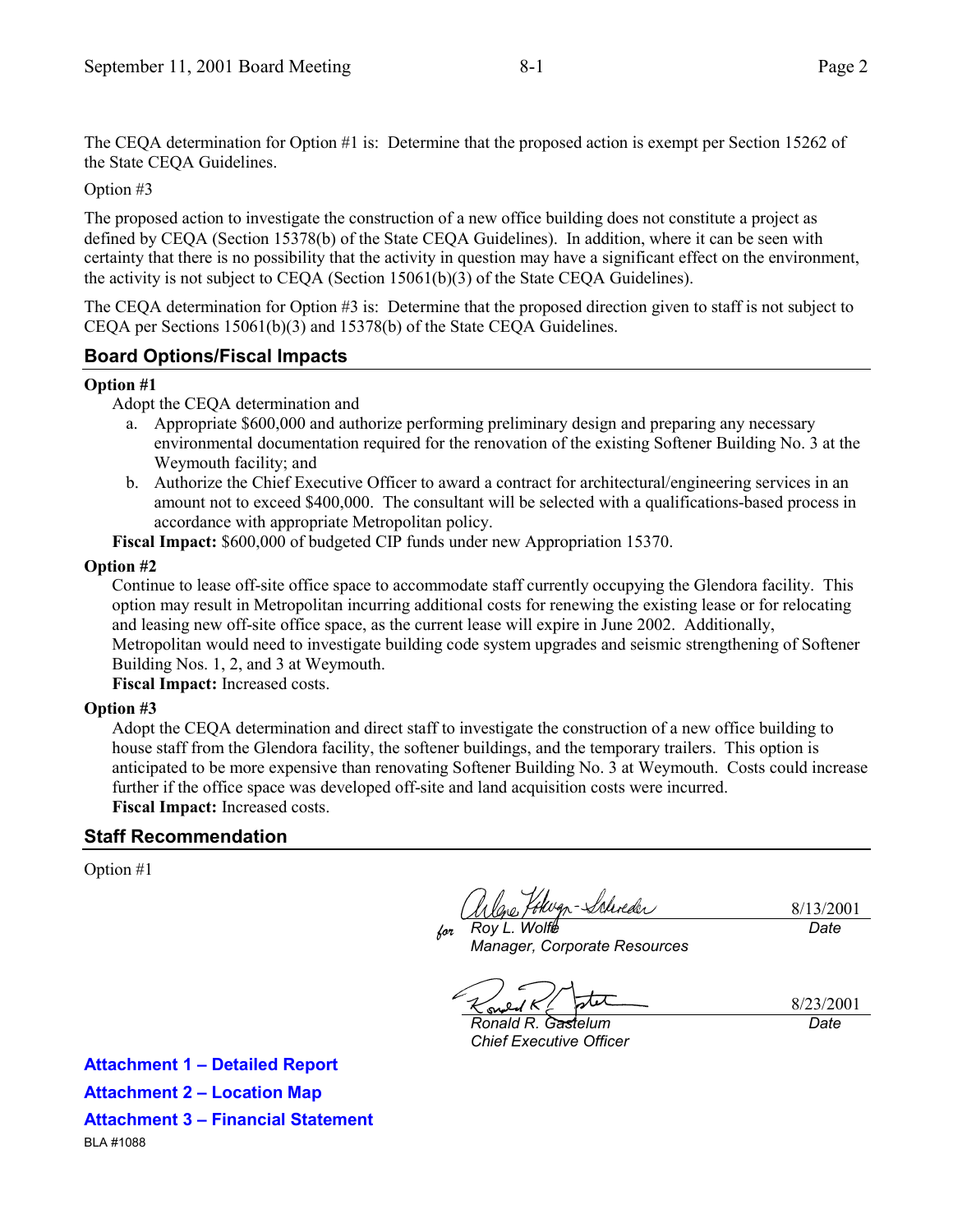## **Detailed Report**

### *Background*

Currently, Metropolitan is leasing 24,000 square feet of office space in the city of Glendora. The lease for this office space will expire in June 2002. Of the 57 staff members located in Glendora, up to 24 will be relocated to Union Station. The remaining Glendora-based staff members, who perform field work that requires extensive travel to various jobsites and Metropolitan facilities, are best located near the center of Metropolitanís distribution system in La Verne. The field training facility at Glendora would also have to be located centrally.

In the early 1970s, Metropolitan abandoned the water softening process at the Weymouth filtration plant. This process required the use of large equipment and structures housed within Softener Building Nos. 1, 2, and 3. Over the years, these three structures have been modified to accommodate various office, plant maintenance, and storage needs. Since these buildings were initially designed as a water treatment facility, they were not constructed for office or storage occupancies. However, Metropolitan continues to occupy these structures on a limited basis to meet space requirements. Currently, 46 members of the Weymouth plant maintenance staff reside in the existing softener buildings. To continue the use of these buildings for these occupancies, Metropolitan will be required to make building upgrades. Additionally, as part of the overall Seismic Assessment Program within the Infrastructure Reliability and Protection Plan, staff has recently analyzed these buildings for their ability to resist earthquake loading. The results of this review indicate that the structures will require seismic strengthening should they remain occupied.

To relieve overcrowding, four trailers have been used to house 29 members of the Engineering Services Section field and support staff at the Weymouth facility. These trailers were originally intended to be temporary, but have been on-site for approximately 10 years and are showing signs of deterioration. Combined, the staff from Glendora, the existing Weymouth softener buildings, and the trailers represents a need for 108 additional offices.

The project schedule indicates that the renovations to Softener Building No. 3 at Weymouth will not be completed prior to the termination of the existing Glendora facility lease. Temporary measures will need to be taken to house the Glendora staff in the interim.

It is desired to use a design-bid-build project delivery method for this project. A qualifications-based selection process will be conducted leading to award of a contract to an architectural/engineering consultant in an amount not to exceed \$400,000 to perform the design.

#### *Alternative Analysis*

Three alternatives have been investigated to accommodate staff from the leased Glendora facility and personnel from the Weymouth facility.

Alternative  $1$  – Renovate Softener Building No. 3: In this alternative, Softener Building No. 3 at Weymouth would be renovated to configure it for office/training space and light maintenance usage. Further, life-safety systems would be installed and seismic strengthening would be performed to bring the building up to the current building code standards for the intended occupancies. Staff originally located at Glendora will be relocated to this facility upon completion. Weymouth plant maintenance personnel currently occupying Softener Building Nos. 1, 2, and 3 would be consolidated into the newly renovated space in Softener Building No. 3.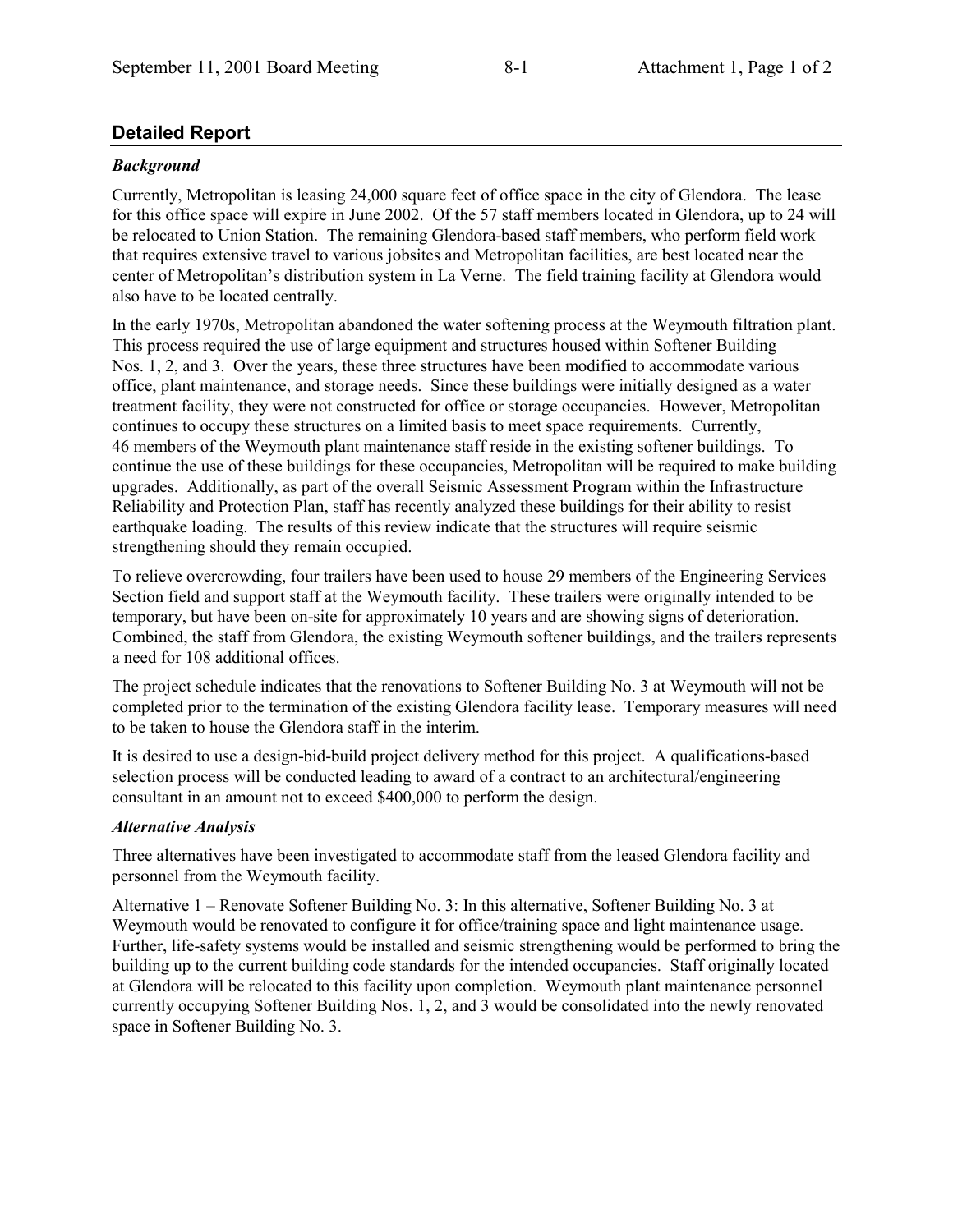Alternative  $2$  – Continue Off-Site Leased Space: This alternative includes the continued lease of the existing off-site office space to accommodate staff currently occupying the Glendora facility. The current leased building space is larger than required for Metropolitan's current needs, and the current lease will expire in June 2002. Also, the owner of the leased building is currently attempting to sell the building as a package with other office buildings. The current lease rate is \$31,247 per month. Metropolitan will likely incur increased costs to renew the lease or relocate to other off-site leased office space. Additionally, Metropolitan will still need to perform life-safety system upgrades and seismic strengthening of Softener Building Nos. 1, 2, and 3 at Weymouth if they remain occupied.

Alternative  $3$  – Construct New Office Space: This alternative includes building a new office building to house 108 employees from the Glendora facility, the softener buildings, and the temporary trailers. It is estimated to be more expensive to construct a new facility on the Weymouth plant site than renovating the existing Softener Building No. 3. Metropolitan would incur additional costs if the new building was to be developed off-site, i.e., land acquisition costs.

#### *Summary/Recommendation*

Renovation of the existing Softener Building No. 3 at Weymouth would provide needed office space for staff to be relocated from Glendora; would address building code life-safety issues for staff currently occupying Softener Building No. 3 at Weymouth; and would restore an existing structure of the Weymouth plant site to beneficial use. Modifications to Softener Building Nos. 1 and 2 at Weymouth will be deferred until there is a need to occupy the space.The total program cost for the recommended alternative is currently estimated to be \$3.6 million.

## **Actions and Milestones**

- $\Box$  Preliminary design work to be completed in December 2001
- $\Box$  Design to be completed by the end of March 2002
- □ Construction to commence by June 2002
- □ Project completion to occur March 2003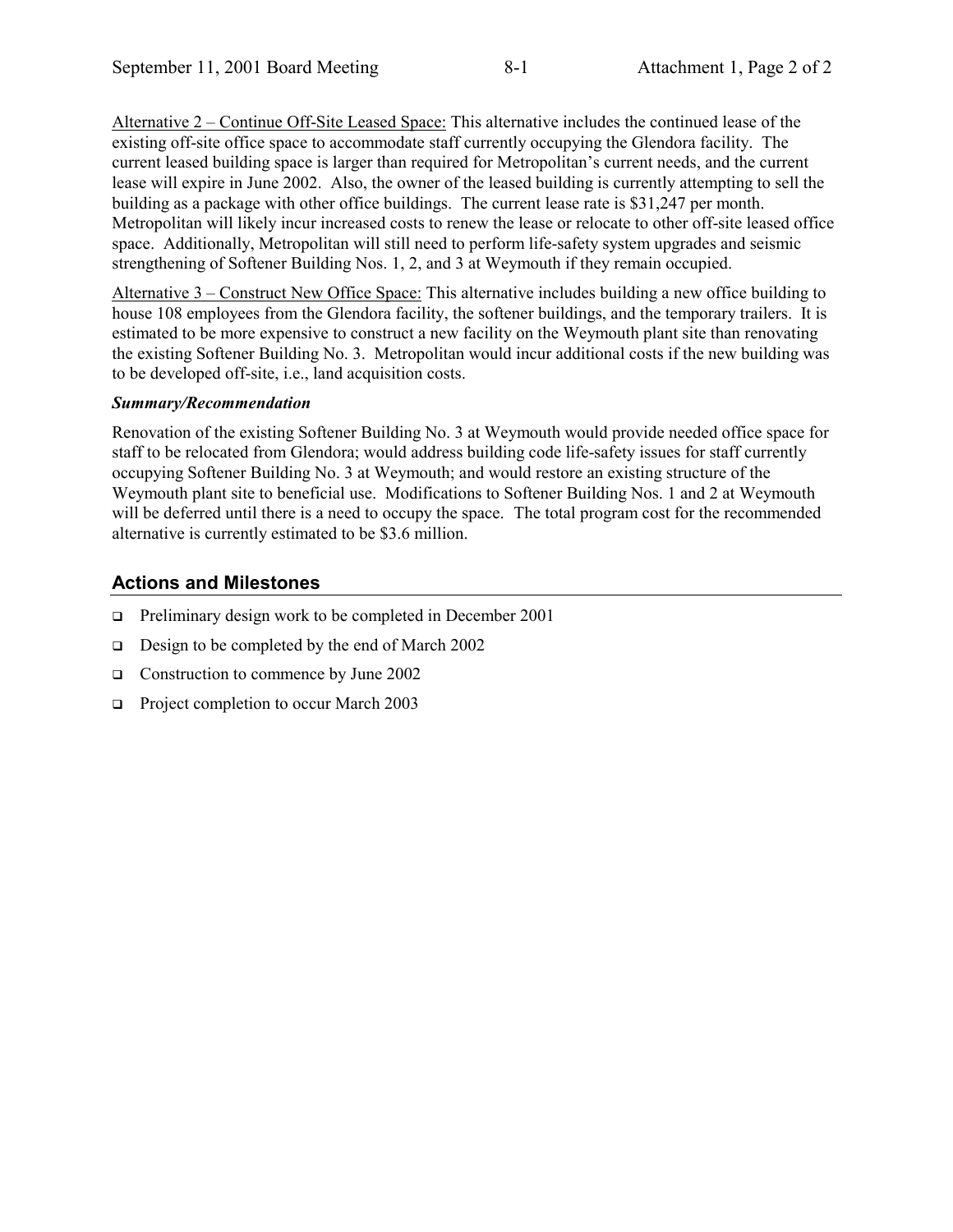